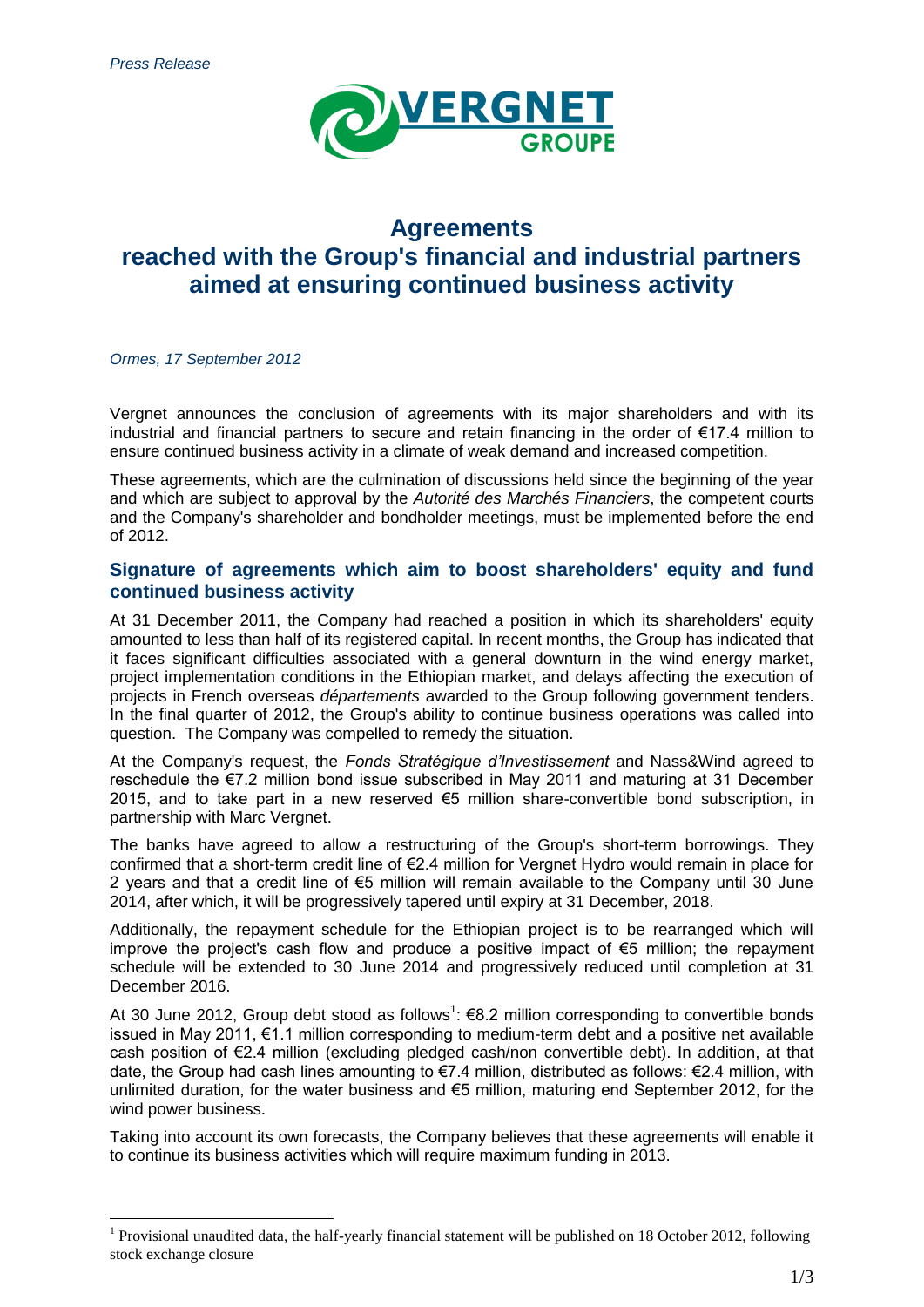# **Procedures for implementing the memorandum of understanding**

In view of the Company's proven financial difficulties, the need for swift action and the necessary bond debt restructuring, a reserved operation has been chosen.

Once approval has been obtained from the AMF and from the competent courts, the Company will convene a general meeting of the body of its debt security holders, an extraordinary general shareholders' meeting and a special meeting of shareholders holding double voting rights, to whom the following operations will be proposed:

- elimination of double voting rights,
- a capital reduction owing to losses amounting to  $\epsilon$ 8,379,411.30, achieved by reducing the par value of shares from  $\epsilon$ 1.30 to  $\epsilon$ 0.40 which will be the reference value for all the additional operations described here below,
- early redemption of the bond debt amounting to €7.2 million issued in May 2011. The  $\bullet$ proceeds from that redemption amounting to €7.6 million, including capitalized interest, will be used to subscribe for:
	- o a capital increase reserved for *Fonds Stratégique d'Investissement* and Nass & Wind, by offsetting debts, amounting to €1,905,234.40 through the issue of 4,763,086 shares at €0.40 each, subscribed as follows: (i) FSI to hold 3,440,007 new shares representing a total of €1,376,002.80 and (ii) Nass&Wind to hold 1,323,079 new shares representing a total of €529,231.60.
	- $\circ$  a new bond issue in the amount of €5,715,703,20 by issuing 14,289,258 shareconvertible bonds at €0.40 each, subscribed as follows: (i) FSI to hold 10,320,020 bonds representing a total of €4,128,008 and (ii) Nass & Wind to hold 3,969,238 bonds representing a total of €1,587,695.20. In the event of non-conversion, this bond will be redeemable upon maturity at 31 December 2019 with a nonconversion premium charged at 3% per year. In addition, it will be paid at a rate of 8% per year, of which 5% will be capitalized and payable at maturity.
- a new bond issue in the amount of €5,000,000 by issuing 12,500,000 share-convertible bonds at €0.40 each, subscribed as follows: (i) FSI to hold 11,450,000 bonds representing a total of €4,580,000 and (ii) Nass & Wind to hold 750,000 bonds representing a total of €300,000 and (iii) Marc Vergnet to hold 300,000 bonds representing a total of €120,000. In the event of non-conversion, this bond will be redeemable in stages starting from 30 June 2014 and ending on 31 December 2018 with a non-conversion premium charged at 3% per year. In addition, it will be paid at a rate of 3% per year.

Following the operations described here above, Marc Vergnet, the FSI and Nass&Wind will hold 10.45%, 38.30% and 14.73%, respectively, of the share capital and the voting rights corresponding to a float of 36.52% (compared with holdings of 15.79%, 20.94%, 8.06% and 55.21% of share capital and 25.46%, 16.88%, 6.49% and 51.17% of voting rights, respectively, at present). In the event that all the convertible bonds are converted, the respective holdings of Marc Vergnet, FSI and Nass&Wind would become 4.33%, 66.47% and 16.62% of share capital and of voting rights in the event of conversion of all convertible bonds for a float of 12.58%. Shareholders participating in the operation have asked the AMF if the Group may be discharged from the obligation to file a public tender offer for the entire share capital and securities giving access to the Group's capital or voting rights, pursuant to application of article 234-9 2 and of article 235-3 of AMF General Regulations.

In order to reassure shareholders, the Company's Board of Directors has requested a Fairness Opinion from the independent expert responsible for reporting on conditions concerning the operation described here above, even though this is not a measure required by AMF General Regulations.

All preparatory information gathered for the general shareholders' meeting will be published on the Company's website [\(www.vergnet.com\)](http://www.vergnet.com/) within the timeframe specified by law and following